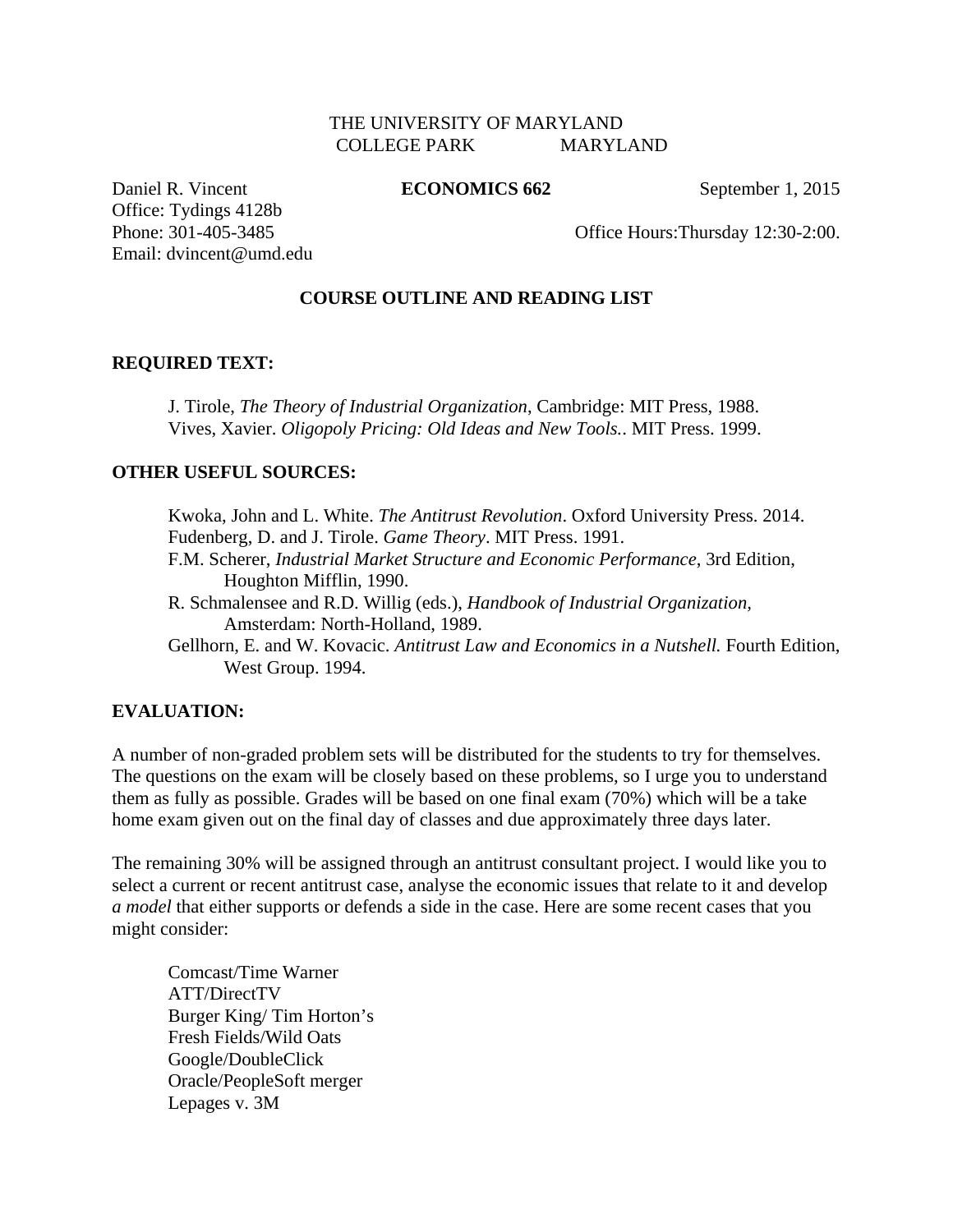UPM/MacTac merger GE/Honeywell NBC/Comcast USDOJ investigation of Verizon Wireless/SpectrumCo Arrangement ATT/TMobile Merger USDOJ versus Apple (Book publishers and Kindle) XM/Sirius Merger Live Nation/Ticket Master merger US Airways/American Airlines Merger

You may also choose cases from recent news developments.. The emphasis is on model building. I want simple theoretical models that support an economic argument. You are responsible for finding any evidence you need to create a case though I am happy to help to extent possible. Given that information on various cases may be limited, I also am willing to allow some selective evidence creation. I will expand on this as the course proceeds (note: consultant creation of evidence is not a generally recognized best practice).

Alternatively, students may choose to write a *referee report project*. Each student will select a paper from the syllabus (to be selected with my consent). They will read it carefully and write a referee report on the paper as if it were presented to a journal for publication for the first time. The report should be at least three and no more than five pages. A referee report should

i) describe the issue and model addressed in the paper;

ii) explain why the issue is interesting and important;

iii) provide a critique of the weaknesses and strengths of the paper.

The report is to be typed up and submitted to me electronically. In addition, the student will construct a problem set question along with a solution to the problem that is based on the model in the paper.

**1. TOOLS** (Not covered in lectures)

\*Vives, *Oligopoly Pricing,* Chapter 2. \*Fudenberg, D. and J. Tirole. *Game Theory*. Chapters 1,3,8. Fudenberg, D. and J. Tirole, "Perfect Bayesian Equilibrium and Sequential Equilibrium," *Journal of Economic Theory* 53 (1991), 236-260. Tirole: Chapter 11 Fudenberg and Tirole, in HIO, Chapter 5. Kreps and Wilson, ASequential Equilibrium@, *Econometrica, 50*. Pp. 854-894. Kreps, D., *A Course in Microeconomic Theory*, Princeton U.P., 1990. Chapters 11-13. Debreu, G. *Theory of Value*, Yale University Press, 1959. Varian, H. *Microeconomic Analysis*, Third Edition, W.W. Norton, 1992. Dixit, A. *Optimization in Economic Theory*, Second Edition, Oxford University Press, 1990.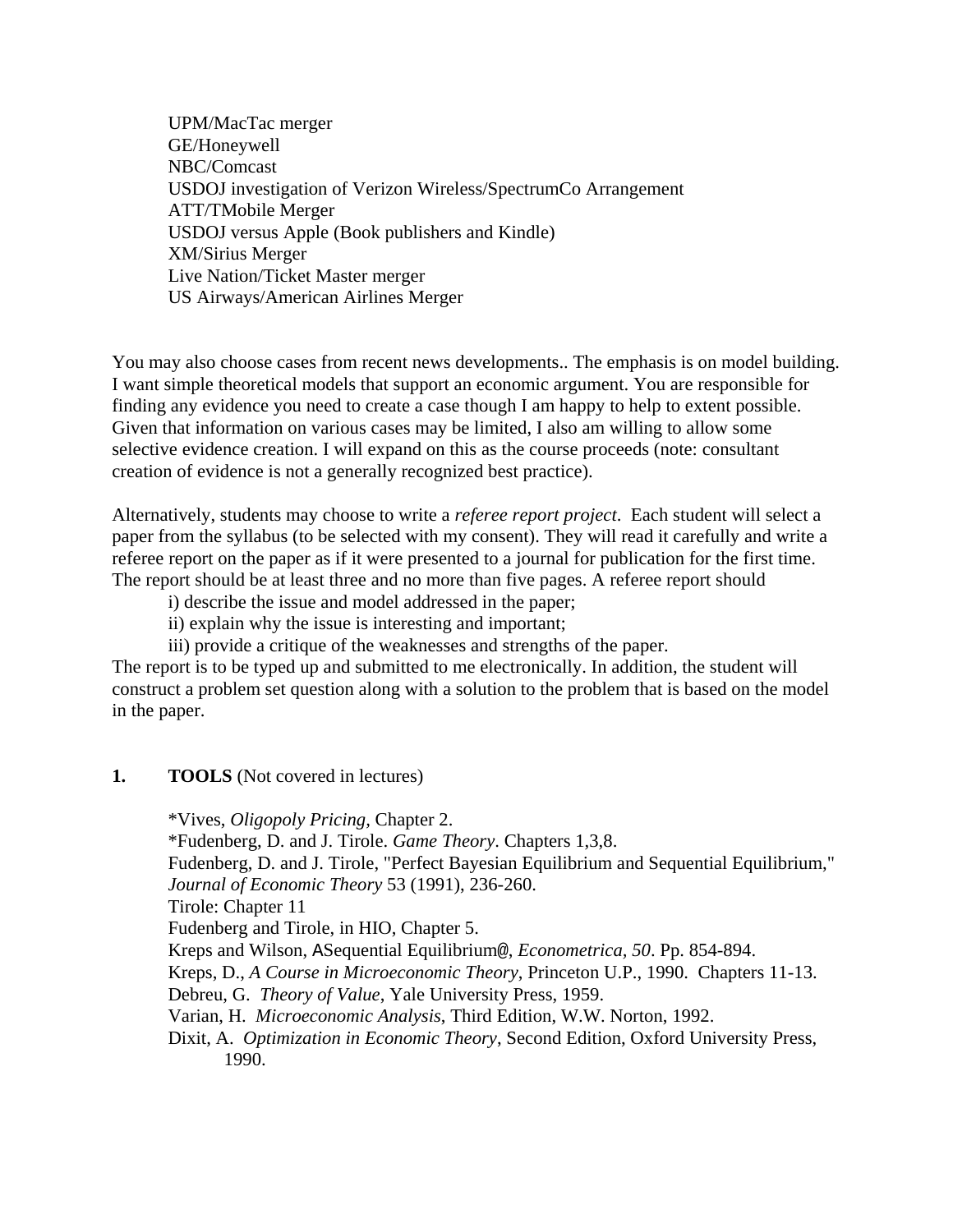### **2 MONOPOLY**

### **2.1 Monopoly: Introduction**

\*Tirole: Chapter 1.

Nalebuff, Barry. "Competing Against Bundles", in *Incentives, Organization, and Public Economics*, edited by P. Hammond and G. Myles. Oxford: Oxford University Press, 2000. http://faculty.som.yale.edu/barrynalebuff/CompetingAgainstBundles\_Incentives2 000.pdf

### **2.2 Monopoly: Price Discrimination**

- *2.2a) General Discussions:*
	- \*Tirole: Chapters 2.1, 2.2, 3.
	- Varian, H., "Price Discrimination", in *HIO*.
	- Mussa, M., and S. Rosen. "Monopoly and Product Quality", *Journal of Economic Theory* 18 2 (1978): 301-317.
	- Salop, S., "The Noisy Monopolist: Imperfect Information, Price Dispersion and Price Discrimination", *REStud*. 44 3 (1977): 393-406.
	- Katz, M. "The Welfare Effects of Third-Degree Price Discrimination in Intermediate Goods Markets", *American Economic Review* 77, 1, (1987): 154-167.
	- Nahata, B., K. Ostaszewski and P. Sahoo . "Direction of price changes in third-degree price discrimination" *American Economic Review* 80 (1990):1254-1258.
	- Varian, H. " Price Discrimination and Social Welfare", *American Economic Review* 75,4,(1985): 870-875.
	- \*Schmalensee, R. " Output and Welfare Implications of Monopolistic Third Degree Price Discrimination" *American Economic Review* 71 1, (1981): 242-247.
	- Marius Schwartz, "The Perverse Effects of the Robinson-Patman Act", *Antitrust Bulletin*, Fall. 1986.
	- Stole, Lars. "Price Discrimination and Imperfect competition." Draft (2006)

**http://faculty.chicagobooth.edu/lars.stole/papers/pdce.pdf**

### *2.2b) Specific Examples:*

- Ausubel, L., and R. Deneckere. "Durable Goods Monopoly with Incomplete Information", *REStud*. 59 4 (1992) 795-812.
- Bulow, J., "Durable-Goods Monopolists", *JPE* 90,2 (1982): 314-332.
- Conlisk, Gerstner and Sobel, "Cyclic Pricing by a Durable Goods Monopolist", *Quarterly Journal of Economics* 99: 489-505. 1984.
- Fudenberg, D. Levine, and J. Tirole,"Infinite Horizon Models of Bargaining with Incomplete Information", in *Game Theoretic Models of Bargaining*, (A.Roth ed.) pp. 73-98. Cambridge University Press, Cambridge, 1986.
- Gul, F. "Noncooperative Collusion in Durable Goods Oligopoly", *Rand J Econ. 18* (1987): 248-254*.*
- \*\*Gul, F., H. Sonnenschein, and R. Wilson. "Foundations of Dynamic Monopoly and the Coase Conjecture", *Journal of Economic Theory* 39 1 (1986): 155-190.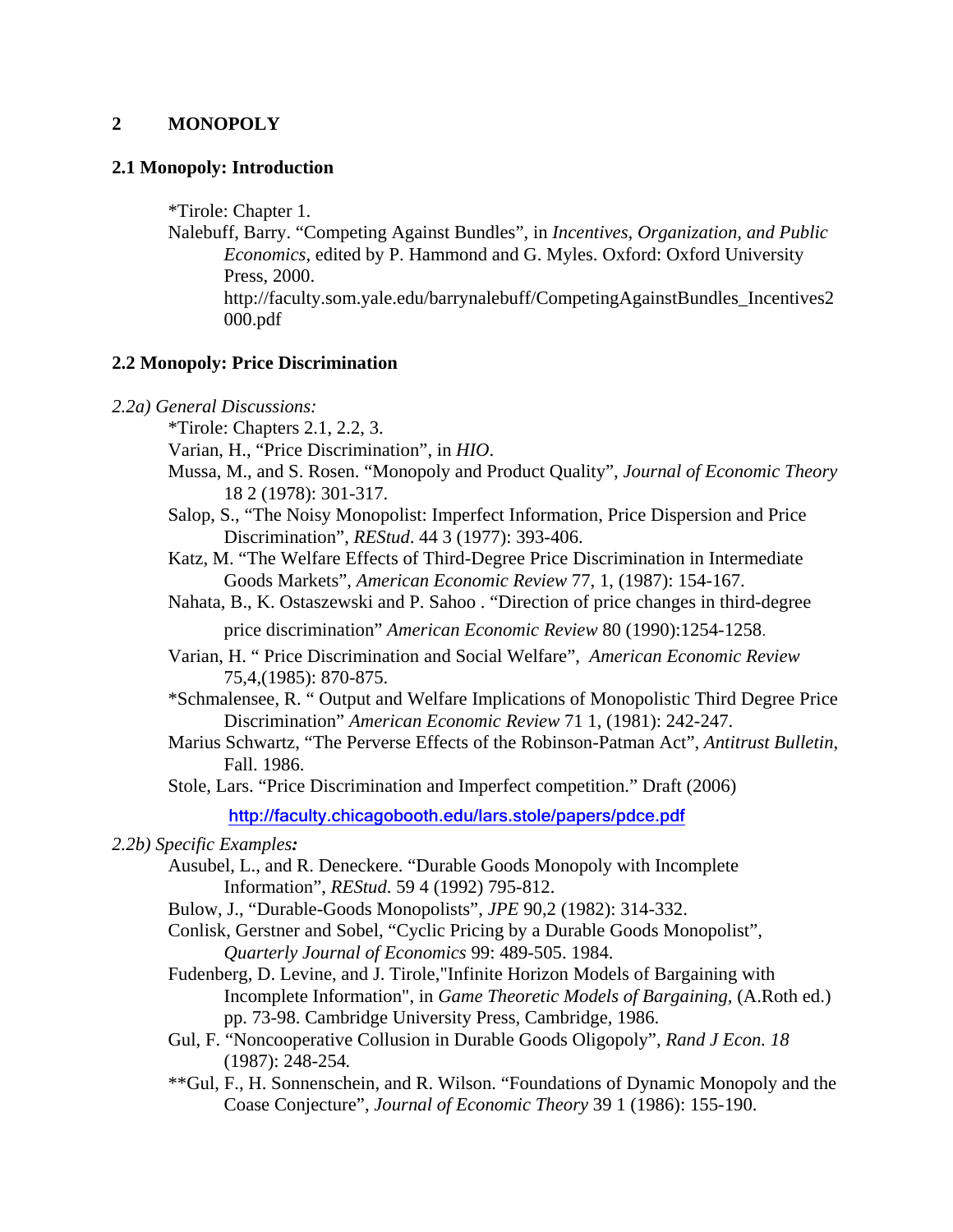Kolay, S., G. Shaffer and J. Ordover. "All-Units Discounts in Retail Contracts" *Journal of Economics and Management Strategy, 13 3* (2004).

- \*Oi, W., "A Disneyland Dilemma: Two-Part Tariffs for a Mickey Mouse Monopoly", *Quarterly Journal of Economics* 85 1 (1971): 77-96.
- Stokey, N., "Rational Expectations and Durable Goods Pricing, *BellJE* 12,1 (1981): 112- 28.

Vincent, Daniel. "Bargaining with common values", *Journal of Economic Theory* 48 1 (1989): 47-62.

### **2.3 Monopoly: Product Choice and Product Differentiation**

- \*Tirole: Chapters 2.1, 2.2, 3.
- \* Caplin, A. and B. Nalebuff, "Aggregation and Imperfect Competition: On the Existence of Equilibrium", *Econometrica, 59 1* (1991): 25-59.
- Spence, M. "Product Selection, Fixed Costs, and Monopolistic Competition", *ReStud. 43*  (1976): 217-235.
- Dixit, A. and J. Stiglitz. "Monopolistic Competition and Optimum Product Diversity", *American Economic Review 67 3* (1977):297-308.

#### *2.3b) Bundling:*

- Adams, W.J. and J. Yellen, "Commodity Bundling and the Burden of Monopoly", *Quarterly Journal of Economics*, 90 (1976): 475-98.
- Bakos, Yannis and Brynjolfsson, E. "Bundling Information Goods: Pricing, profits and Efficiency." *Management Science*, 45 12 (1999).
- \*Deskalakis, C., Deckelbaum, A. and C. Tzamos. "Strong Duality for a Multiple-Good Monopolist", (2014), http://arxiv.org/pdf/1409.4150.pdf.
- \*Manelli, A. and Daniel R. Vincent. "Optimal Bundling by A Multiproduct Monopolist", *Journal of Economic Theory,* 127 1 (2006):1-35.
- \*Manelli, A. and Daniel R. Vincent. "Multi-Dimensional Mechanism Design: Revenue Maximization and the Multiple-Good Monopolist", *Journal of Economic Theory,*  137 1 (2007):153-185.
- Mathewson, F. and R. Winter. "Tying as a Response to Demand Uncertainty", *Rand J Econ.* (1997): 566-582.
- \*McAfee, R.P., J. McMillan, and M. Whinston. "Multi-product Monopoly, Commodity Bundling and Correlation of Values", *Quarterly Journal of Economics*, 104 2 (1989): 371-383.
- Stigler, G. J. "A Note on Block Booking". In G.J. Stigler (ed.) *The Organization of Industries.* Homewood, Ill.: Irwin.

*<sup>2.3</sup>a) Product Differentiation:*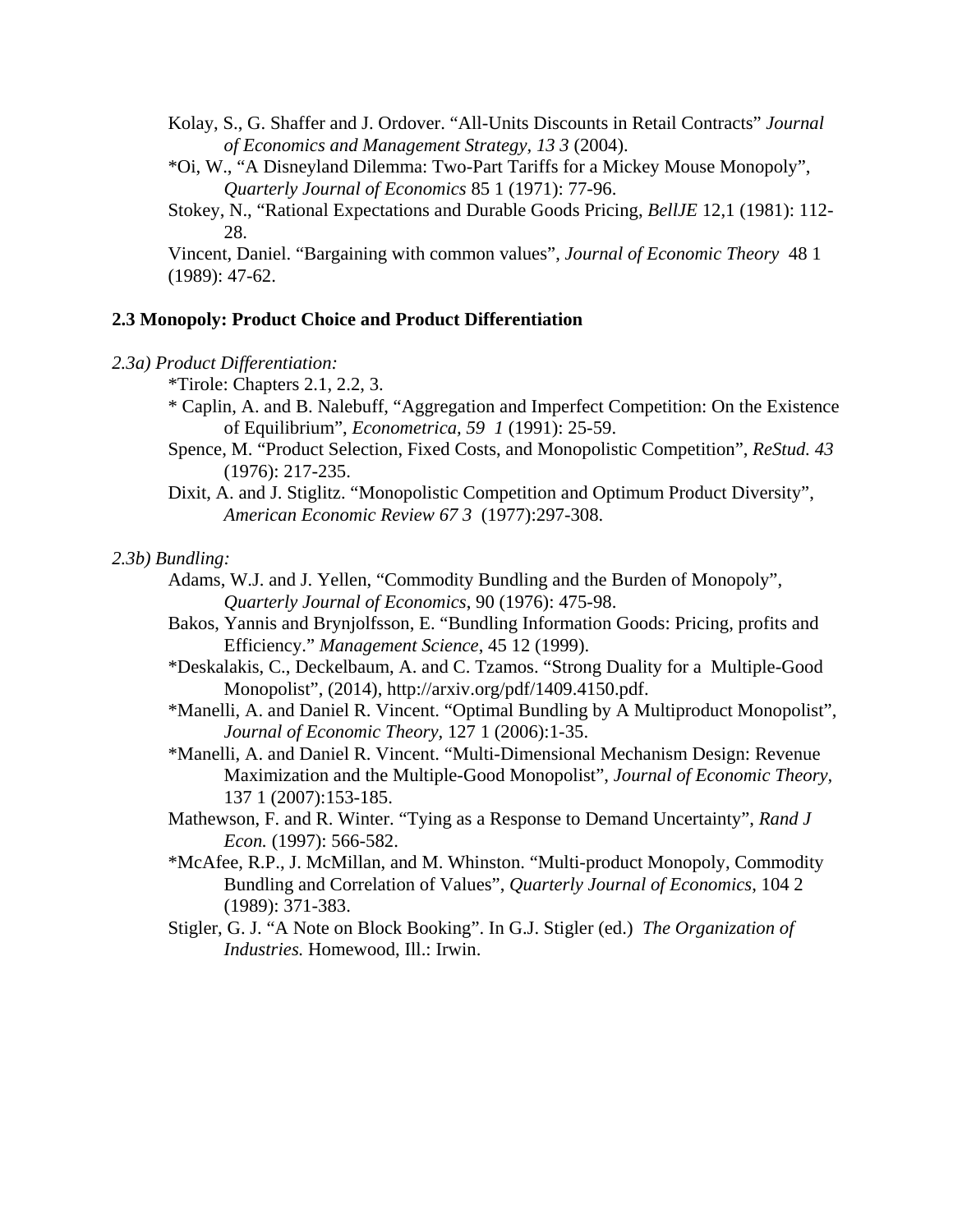## **3. OLIGOPOLY**

### **3.1 Classical Oligopoly Theory**

\*Tirole: Chapter 5

\* Vives, *Oligopoly Pricing,* Chapters 4 and 5.

Shapiro, C., "Theories of Oligopoly Behavior", in *HIO*, Section 2.

Novshek, W., "On The Existence of Cournot Equilibrium", *REStud*. 52,1 (1985): 85-98.

Novshek, W., "Cournot Equilibrium with Free Entry", *REStud*. 47 (1980): 473-486.

Kreps, D., and J. Scheinkman. "Quantity Precommitment and Bertrand Competition Yield Cournot Outcomes", *BellJE* 14,2 (1983): 326-337.

Davidson, C., and R. Deneckere. "Long-run Competition in Capacity, Short-run Competition in Price, and the Cournot Model", *Rand J Econ.* 17 3 (1986): 404- 415.

Klemperer, P.D., and M. Meyer. "Supply Function Equilibria in Oligopoly Under Uncertainty", *Econometrica* 57 6 (1989): 1243-1277.

Scherer: Chapters 6-7.

Vives, X., "On the Efficiency of Bertrand and Cournot Equilibria with Product Differentiation", *Journal of Economic Theory* 36 1 (1985): 166-175.

## **3.2 Oligopoly --Horizontal Mergers**

\* http://ftc.gov/os/2010/08/100819hmg.pdf

http://www.ipwatchdog.com/2010/08/22/ftc-doj-revise-horizontal-mergerguidelines/id=12157/ (commentary)

- \*Salant, S., Switzer, S. and R.Reynolds. "Losses from Horizontal Merger: The Effects of an Exogenous Change in Industry Structure on Cournot-Nash Equilibrium", *Quarterly Journal of Economics*, *XCVII 2* (1983): 185-199.
- \*Porter, R. and M. Perry. "Oligopoly and the incentive for horizontal merger". *American Economic Review 75* (1985): 219- 227.
- \*McAfee, RP and M. Williams. "Horizontal mergers and antitrust policy". *Journal of Industrial Economics*. June 1992.
- \*\*Farrell, J. and C. Shapiro. "Horizontal mergers: An equilibrium analysis". *American Economic Review* 80 1 (1990.): 107-126. (Plus comment and reply by Werden and Farrell and Shapiro, *American Economic Review 81* 4 (1991).)
- Farrell, J. and C. Shapiro. "Asset Ownership and Market Structure in Oligopoly." *Rand J Econ.* 21 (1990).
- Farrell, J. and C. Shapiro. "Antitrust Evaluation of Horizontal Mergers"" *The B.E. Journal of Theoretical Economics* 10, 1 (2010).
- http://faculty.haas.berkeley.edu/shapiro/alternative.pdf

Farrell, J. and C. Shapiro. "Improving Critical Loss Analysis." *Antitrust Source* (2008).

Katz, M. and C Shapiro. "Critical Loss, Let's Tell the Whole Story", *Antitrust,* Spring 2003.

- Salinger, M. "The Meaning of 'Upstream' and 'Downstream' and the implications for Modeling Vertical Mergers." *Journal of Industrial Economics XXXVII*, 4 (1989): 373-387.
- Reynolds, R. and B. Snapp, "The Economic Effects of Partial Equity Interests and Joint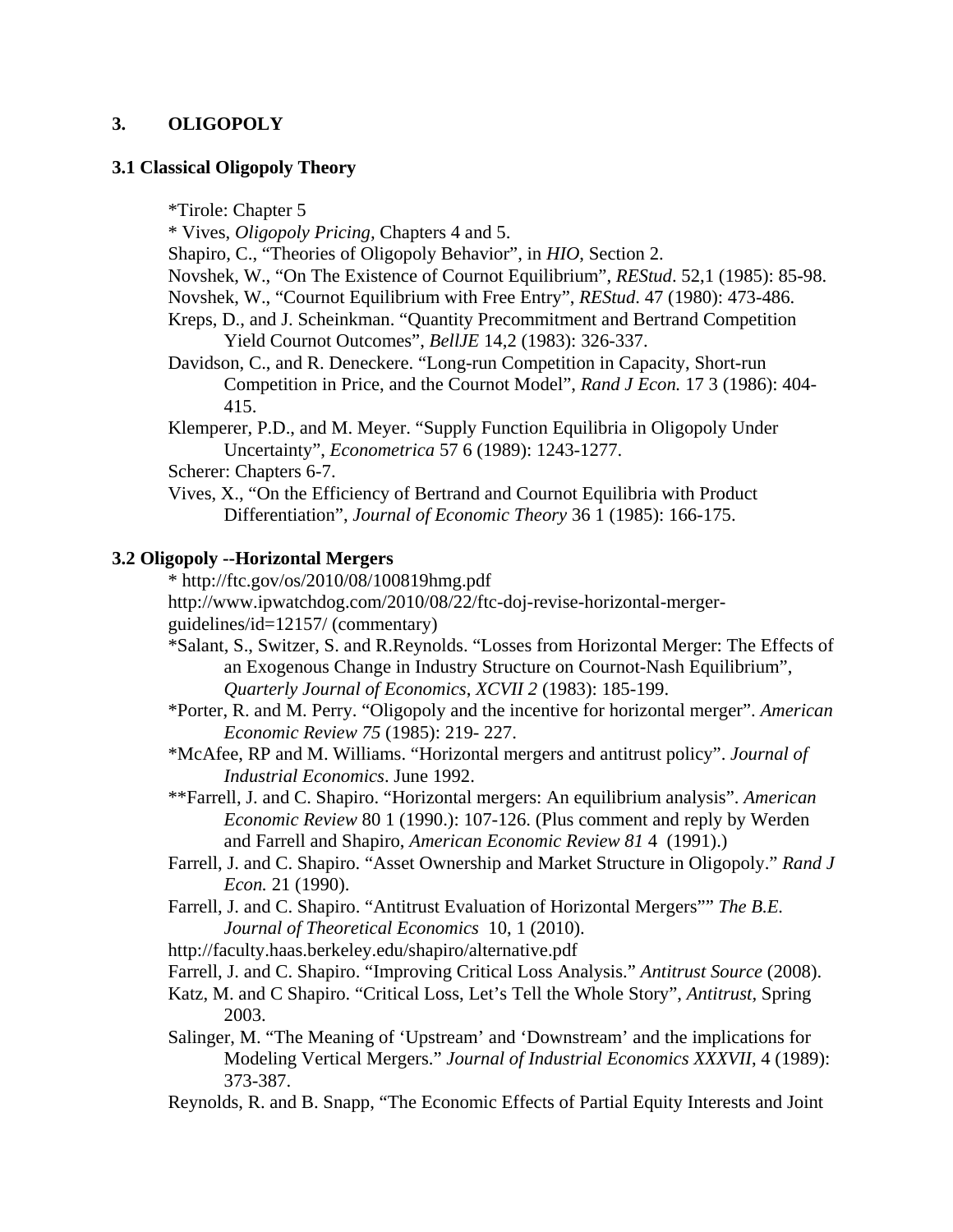# **4. DYNAMIC OLIGOPOLY**

### **4.1 Dynamic Oligopoly -- Theory and Framework**

\*Tirole: Chapters 8,9.

- Bulow, J., J. Geanakoplos, and Klemperer, P., "Multimarket Oligopoly: Strategic Substitutes and Complements", *JPE* 93,3 (1985): 488-511.
- Fudenberg, D., and J. Tirole. "The Fat-cat Effect, the Puppy-dog Ploy, and the Lean and Hungry Look", *American Economic Review* 74 2 (1984): 361-366.

Riordan, M. "Imperfect Information and Dynamic Conjectural Variations", *Rand J Econ.* 16 1 (1985): 41-50.

Shapiro, C. "Theories of Oligopoly Behaviour". *HIO,* Section 4.

## **4.2 Dynamic Oligopoly -- Examples**

- *4.2a) General Applications:*
	- \*Tirole: Chapters 8,9
	- Fershtman, C., and K. Judd. "Equilibrium Incentives in Oligopoly", *American Economic Review* 77 5 (1987): 927-940.
	- Brander, J., and B. Spencer. "Export Subsidies and International Market Share Rivalry", *JIE* 18, 1/2 (1985): 83-100.

Krugman, P., "Import Protection as Export Promotion", in Kierzkowski, H. *Monopolistic Competition and International Trade*, Oxford: Clarendon Press, 1984. pp. 180-193.

- Fudenberg, D., and J. Tirole. "Capital as a Commitment: Strategic Investment to Deter Mobility", *JET* 31,2 (1983): 227-250.
- Matutes, C., and P. Regibeau. Mix and Match=: Product Compatibility Without Network Externalities", *RJE* 19,2 (1988): 221-234.
- *4.2b) Bundling as Entry Deterrence:*

*(% denotes can be found at http://www.econ.umd.edu/~vincent/foreclosure/)* 

- Carbajo, J. De Meza, D. and D. Seidman.. "A Strategic Motivation for Commodity Bundling". *Journal of Industrial Economics*, 38. (1990): 283-98.%
- Director, Aaron and . Levi.. Law and the Future: Trade regulation, *Northwestern University Law Review*, 51 (1956.): 281-96.
- Farrell, Joseph. "A Simple Price-Theory Model of Anti-competitive Exclusive Dealing." Mimeo. 2004%
- Greenlee, P. D. Reitman and D. Sibley. "An Antitrust Analysis of Bundled Loyalty Discounts". USDOJ, EAG 04-13 Discussion Paper. 2004.%

Kolay, S. G. Shaffer and J. Ordover.. "All-Units Discounts in Retail Contracts" *Journal of Economics and Management Strategy, 13,3.* 2004.

- Mathewson, F. and R. Winter. "Tying as a Response to Demand Uncertainty", *Rand J Econ.* (1997): 566-582.
- Mills, David E. "Market Share Discounts", University of Virginia, mimeo, 2004.%
- Nalebuff, Barry. "Bundling as an Entry Barrier", *Quarterly Journal of Economics,*  CXIX, No. 1. (2004): 159-188.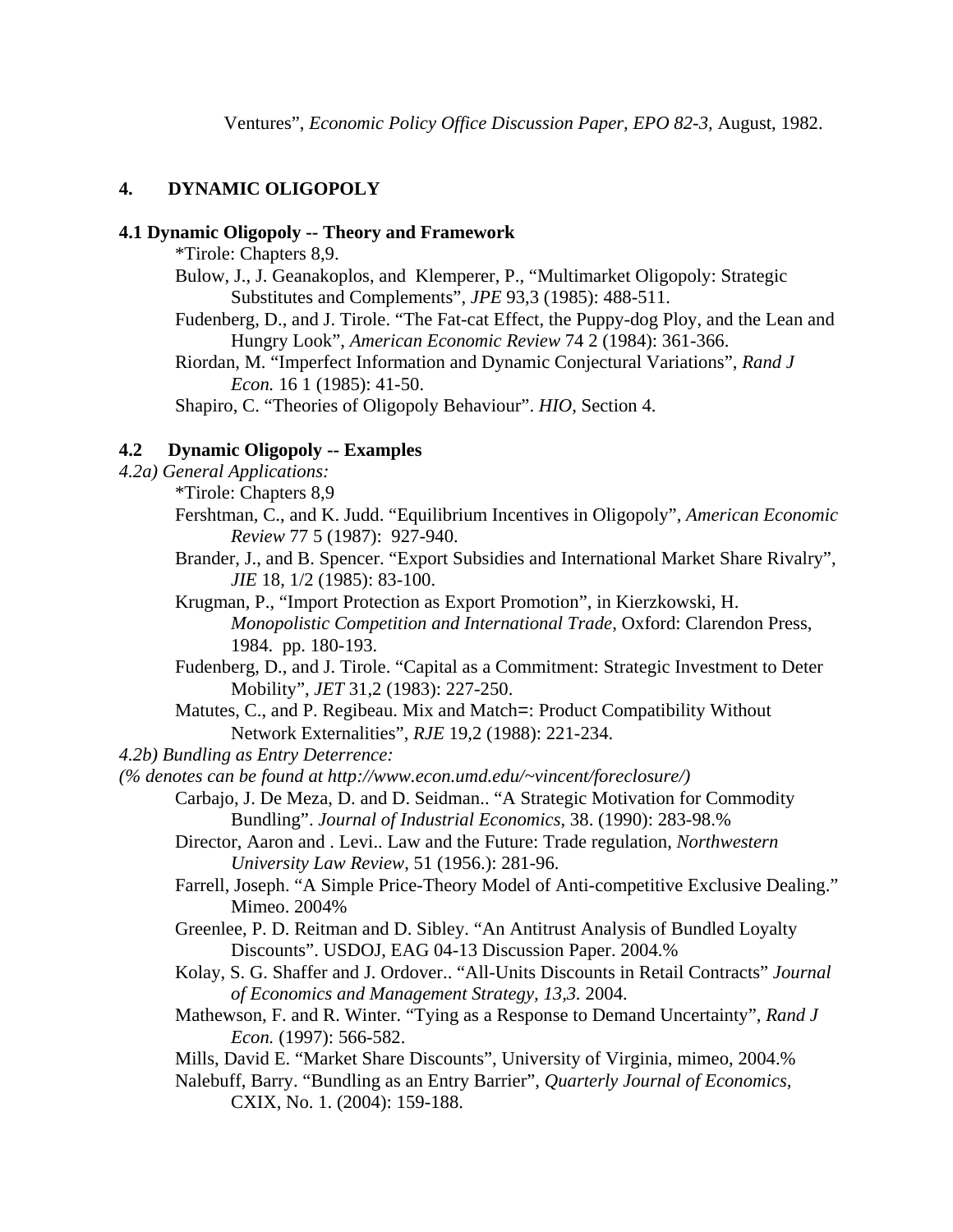Nalebuff, Barry. "Bundling as a way to leverage Monopoly", Yale School of Management, WP #36. 2004.% Nalebuff, Barry. "Exclusionary Bundling. Mimeo. 2004?% Rasmusen, E. J.Ramseyer, and J Wiley. "Naked Exclusion", *American Economic Review*, 81 5 (1991): 1137-1145. Segal,I and M. Whinston, "Naked Exclusion: A Comment". *American Economic Review*, 90 1 (2000). Westport Taxi V. Westport Transit District, 664 A.2d (Conn 1995). \*Whinston, M. "Tying, Foreclosure and Exclusion", *American Economic Review*, 80, no. 4, (1990): 838-859.

## **4.3 Dynamic Oligopoly -- An Application to Google-Yahoo!**

Krishna, K. "Trade Restrictions as a Facilitating Device", *Journal of International Economics,* 1989.

### **4.4 Dynamic Oligopoly -- Entry, Exit and Predation**

#### *4.3a) Theory:*

- Cho, I-K., and D. Kreps. "Signaling Games and Stable Equilibria", *Quarterly Journal of Economics*, 102,2 (1987): 179-221.
- Dixit, A., "A Model of Duopoly Suggesting a Theory of Entry Barriers", *BJE* 10,1 (1979): 20-32.
- Gilbert, R., "Mobility Barriers and the Value of Incumbency", in *HIO*.
- Ghemawat, P., and B. Nalebuff. "Exit", *RJE* 16,2 (1985): 184-194.
- Gilbert, R., and X. Vives. "Entry Deterrence and the Free Rider Problem", *REStud.* 53,1 (1986): 71-83.
- Harrington, J., "Limit Pricing when the Potential Entrant is Uncertain of its Cost Function", *Econometrica* 54,2 (1986): 429-437.
- \*Milgrom, P., and J. Roberts. "Limit Pricing and Entry Under Incomplete Information: An Equilibrium Analysis", *Econometrica* 50,2 (1982): 443-459.
- Selten, R., "The Chain-store Paradox", *Theory and Decision* 9 (1978): 127-159.

#### *4.3b) Legal Issues:*

- Bolton, Patrick, Joseph Brodley and M. Riordan. "Predatory Pricing: Strategic Theory and legal Policy." *Georgetown Law Journal*, 88 (2000).
- Klevorick, A. "The Current State of the Law and Economics of Predatory Pricing". *American Economic Review, Papers and Proceedings*, 83 2. (1993).
- Milgrom, P. and John Roberts. "New Theories of Predatory Pricing." In Bonanno, G. and D. Brandolini, *Industrial Structure in the New Industrial Economics*. Oxford, 1990.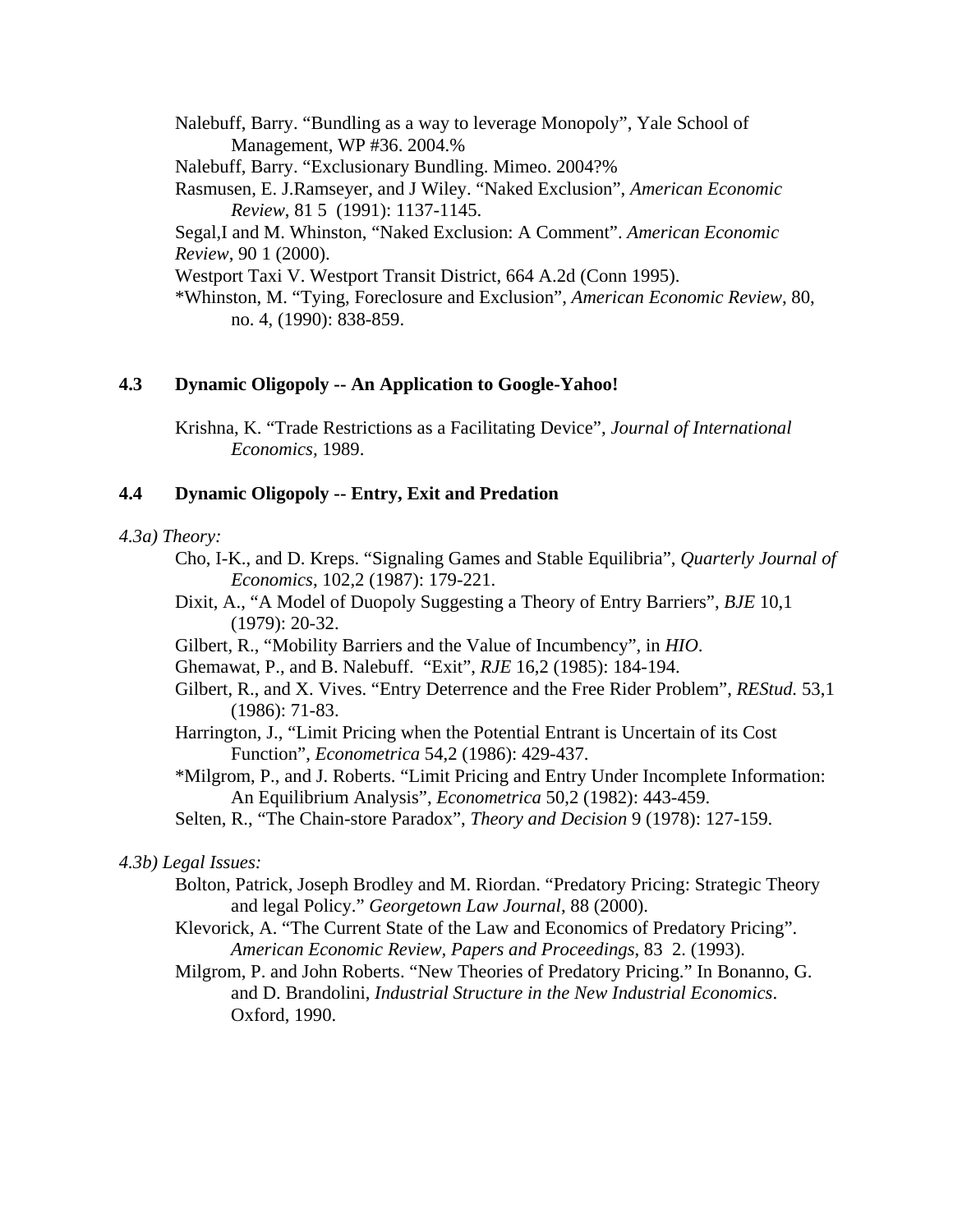## **5. REPEATED OLIGOPOLY: COLLUSION**

\*Tirole: Chapter 6.

Shapiro, C., "Theories of Oligopoly Behaviour", in *HIO,* Section 3.

Friedman, J., "A Non-cooperative Equilibrium for Supergames", *REStud.* 38,1 (1971): 1-12.

Abreu, D.," On the Theory of Infinitely Repeated Games With Discounting", *Econometrica* 56,2 (1988): 383-396.

- Fudenberg, D., and E. Maskin. "The Folk Theorem in Repeated Games with Discounting or with Incomplete Information", *Econometrica* 54,3 (1986): 533- 554.
- Green, E. J. , and R. Porter. "Noncooperative Collusion Under Imperfect Price Information", *Econometrica* 52,1 (1984): 87-100.

Porter, R., "Optimal Cartel Trigger Price Strategies", *JET* 29 2 (1983): 313-338.

- \*Porter, R., "A Study of Cartel Stability: The Joint Executive Committee 1880-1886", *BellJE* 14,2 (1983): 301-314.
- Abreu, D., D. Pearce, and E. Stacchetti. "Optimal Cartel Equilibria with Imperfect Monitoring", *JET* 39 1 (1986): 251-269.
- Rotemberg, J., and G. Saloner. "A Supergame-Theoretic Model of Price Wars During Booms", *American Economic Review* 76 3 (1986): 390-407.

### **6. INDUSTRIAL ORGANIZATION IN COMPETITIVE ECONOMIES**

\*Tirole: Introduction

\*Schmalensee, R. "Interindustry Studies of Structure and Performance", in R. Schmalensee and R.D. Willig (eds.), *Handbook of Industrial Organization,* Amsterdam: North-Holland, 1989.

Scherer. Chapter 1, Chapter 3.

- Stigler, G. *The Organization of Industry,* Irwin, 1968.
- \*Dunne, T., M. Roberts and L. Samuelson. "Pattern of Firm Entry and Exit in U.S. Manufacturing Industries" , *Rand J Econ.* 19 4 (Winter,1988): 495-515.

\_\_\_\_\_\_\_\_,"The Growth and Failure of U.S. Manufacturing Plants", *Quarterly Journal of Economics* 104 4 (November 1989): 671-698.

 \*\*Jovanovic, B., "Selection and the Evolution of Industry", *Econometrica* 50,3 (May 1982): 649-670.

\*Hopenhayn, H., "Entry, Exit and Firm Dynamics in Long run Equilibrium", *Econometrica* 60,5 (September 1992): 1127-50.

\*Lucas, R., "On the Size Distribution of Firms", *BellJE* 9, (1978): 508-523.

### **7. VERTICAL RESTRAINTS: RAISING RIVALS COSTS**

Katz, M. Vertical Contractual Relations. In *Handbook of Industrial Economics*, Vol. 1, Edited by R. Schmalensee and R.D. Willig. Elsevier Science Publishers, 1989. Pp. 655-721.

McAfee, R.P. and M. Schwartz. "Opportunism in Multilateral Vertical Contracting: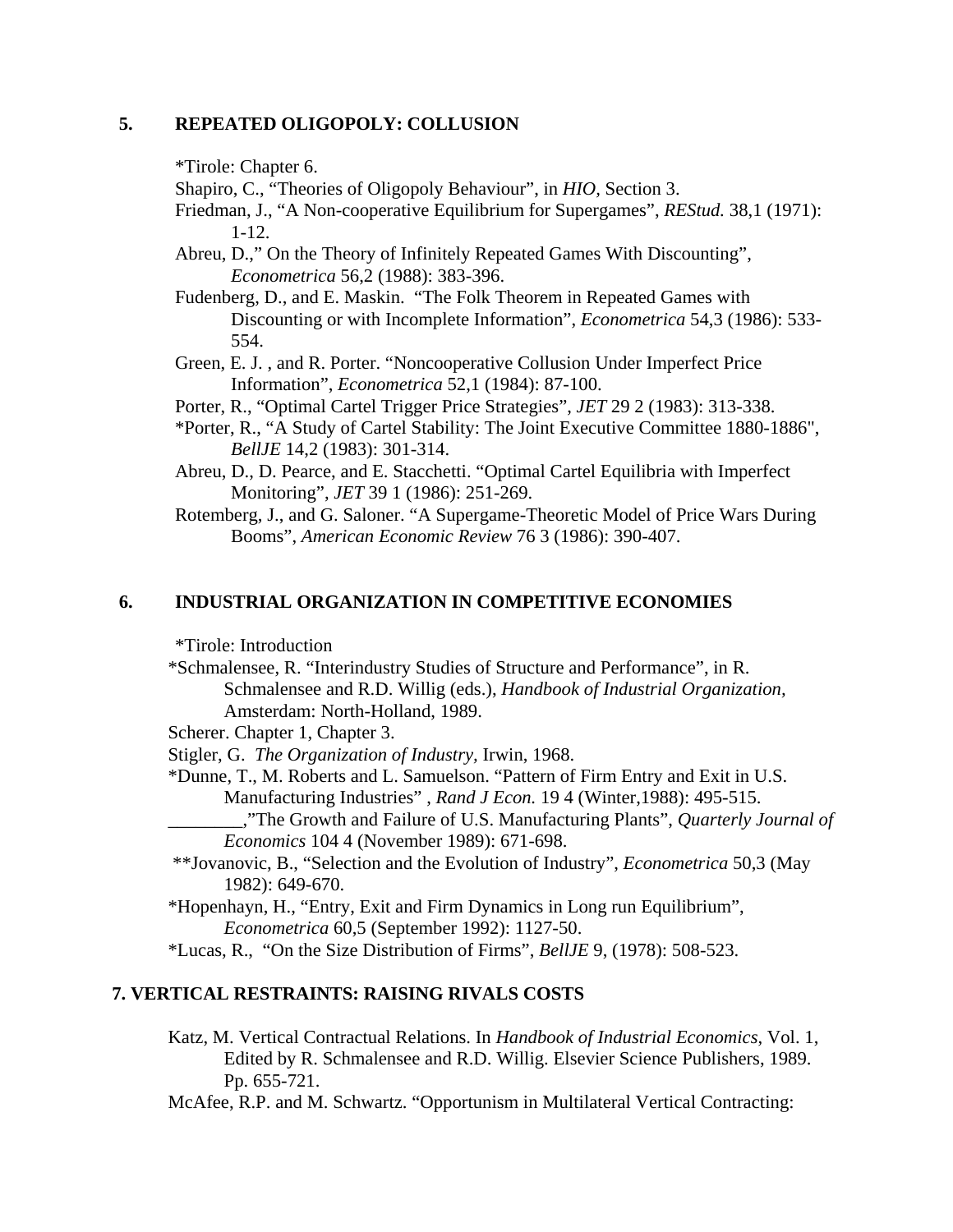Nondiscrimination, Exclusivity and Uniformity." *American Economic Review 84 (*1994).

- Krattenmaker, T. and S.Salop. "Raising Rivals= Costs to Achieve Power over Price", *The Yale Law Journal*, Vol. 96, No. 2 (1986): 209-293.
- Riordan, M. "Anticompetitive Vertical Integration by a Dominant Firm", *American Economic Review*, 88 5 (1998): 1232-1248.
- Rasmusen, E. J.Ramseyer, and J Wiley. "Naked Exclusion", *American Economic Review* 81 5 (1991): 1137-1145.

Segal,I and M. Whinston, "Naked Exclusion: A Comment". *American Economic Review* 90 1 (2000)

- Aghion, P. and P. Bolton. "Contracts as Barriers to Entry", *American Economic Review* 77 3 (1987): 388-401.
- \*Odover, J., Saloner, G. and S. Salop. "Equilibrium Vertical Foreclosure", *American Economic Review* 80 1 (1990): 127-142.
- \*Reiffen, D. "Equilibrium Vertical Foreclosure: Comment", *American Economic Review*  82 3 (1992): 694-697.

Mathewson,F and R. Winter. "The Competitive Effects of Vertical Agreements: Comment", *American Economic Review* 77 5 (1987): 1057-1062.

## **8. RESEARCH AND DEVELOPMENT**

Reingenaum, J., "Dynamic Games of Innovation", *Journal of Economic Theory* (1981): 21-41*.*

\*Tirole: Chapter 10.

Katz, M., and C. Shapiro. "On the Licensing of Innovations", *Rand J Econ.* 16 4 (1985): 504-520.

\_\_\_\_\_\_\_\_, "R&D Rivalry with Licensing or Imitation", *American Economic Review* 77 3 (1987): 403-420.

\*Fudenberg, D., R. Gilbert, J. Stiglitz, and J. Tirole. "Preemption, Leapfrogging and Competition in Patent Races", *European Economic Review* 22 (1983): 3-31.

- Harris, C., and J. Vickers. "Perfect Equilibrium in a Model of a Race", *REStud.,* 52,2 (1985): 193-209.
- Choi, J.P.. "Tying and Innovation: A Dynamic Analysis of Tying Arrangements", Mimeo May, 1998.

#### **9. NETWORK EFFECTS AND COMPATIBILITY**

- Farrell, J., and G. Saloner. "Installed Base and Compatibility: Innovation, Product Preannouncements, and Predation", *American Economic Review* 76 5 (1986): 940-955.
- Farrell, J., H. Monroe and G. Saloner. "The Vertical Organization of Industry; Systems Competition versus Component Competition.", *JEMS* Vol. 7, no. 2, Summer 1998.